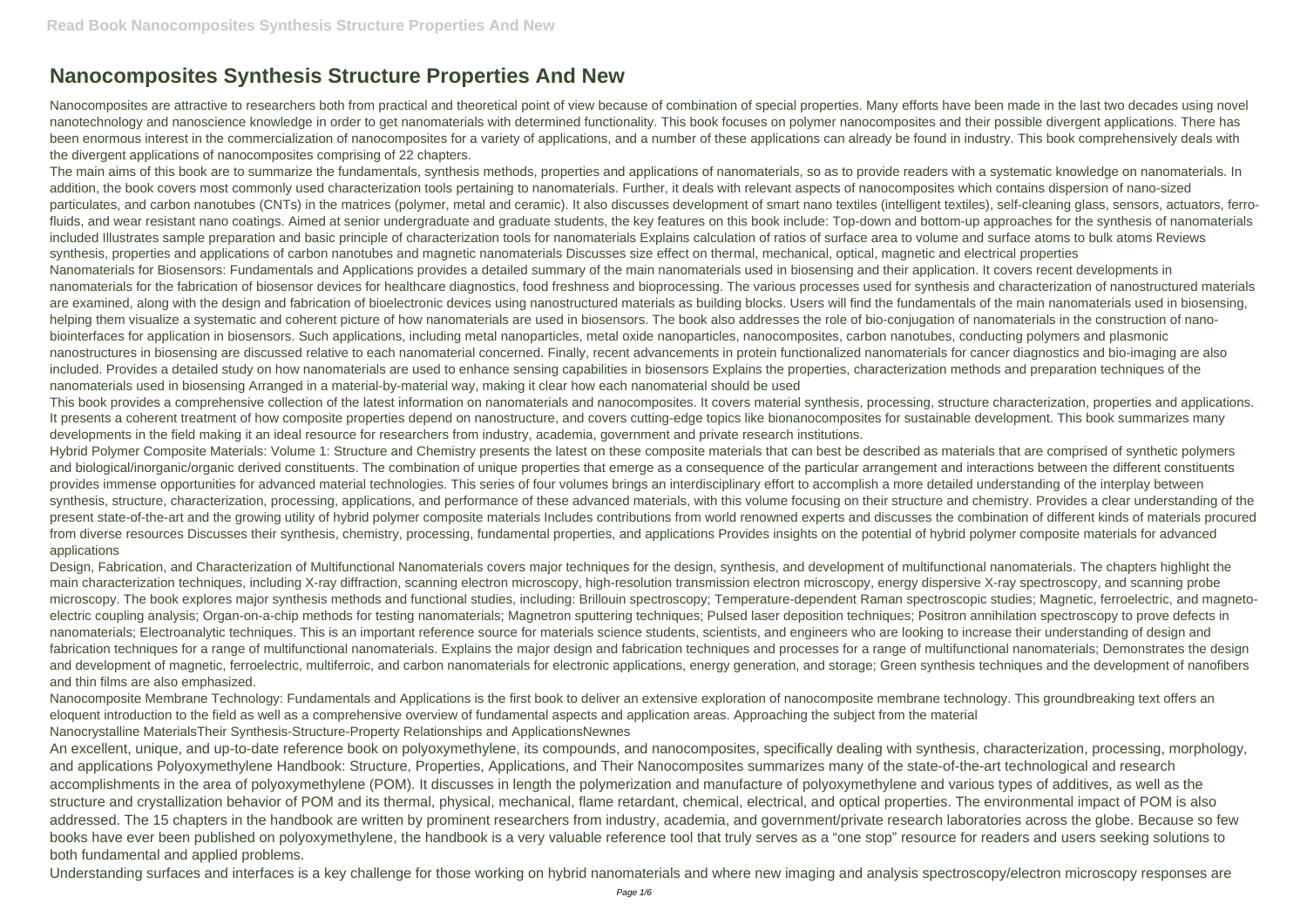vital. The variability and site recognition of biopolymers, such as DNA molecules, offer a wide range of opportunities for the self-organization of wire nanostructures into much more complex patterns, while the combination of 1D nanostructures consisting of biopolymers and inorganic compounds opens up a number of scientific and technological opportunities. This book discusses the novel synthesis of nanomaterials and their hybrid composites; nanobiocomposites; transition metal oxide nanocomposites; spectroscopic and electron microscopic studies; social, ethical, and regulatory implications of various aspects of nanotechnology; and significant foreseeable applications of some key hybrid nanomaterials. The book also looks at how technology might be used in the future, estimating, where possible, the likely timescales in which the most far-reaching applications of technology might become a reality. Current research trends and potential future advances, such as nanomaterials, nanometrology, electronics, optoelectronics, and nanobiotechnology, are discussed, in addition to the benefits they are currently providing in the short, medium, and long terms. Furthermore, the book explains the current and possible future industrial applications of nanotechnology, examines some of the barriers to its adoption by industry, and identifies what environmental, health and safety, ethical, or societal implications or uncertainties may arise from the use of the technology, both current and future. This book describes the different methodologies for producing and synthesizing silver nanoparticles (AgNPs) of various shapes and sizes. It also provides an in-depth understanding of the new methods for characterizing and modifying the properties of AgNPs as well as their properties and applications in various fields. This book is a useful resource for a wide range of readers, including scientists, engineers, doctoral and postdoctoral fellows, and scientific professionals working in specialized fields such as medicine, nanotechnology, spectroscopy, analytical chemistry diagnostics, and plasmonics.

Nanomaterials and Polymer Nanocomposites: Raw Materials to Applications brings together the most recent research in nanoparticles and polymer nanocomposites for a range of applications. The book's coverage is comprehensive, starting with synthesis techniques, then moving to characterization and applications of several different classes of nanomaterial and nanoparticle in nanocomposites. By presenting different nanomaterials, such as metal and metal oxides, clay and POSS, carbon nanotubes, cellulose and bio-based polymers in a structured manner, the book enables an efficient comparison of properties and capabilities for these advanced materials, making it relevant both for researchers in an academic environment and also industrial R&D. This book is particularly distinctive because it centers on the raw materials on which the nanocomposites are based, the biological properties of the range of materials discussed, and the environmental and economic considerations of different polymer systems. Presents a thorough, up-to-date review of the latest advances and developments in the field of nanomaterials and polymer nanocomposites, with a particular focus on raw materials Includes comprehensive coverage from historical backgrounds, synthesis techniques, characterization, and a detailed look at new and emerging applications for polymer nanocomposites Provides a range of different material classes, including metal and metal oxides, biopolymers, graphene and cellulose, among others

Covering fundamentals through applications, this book discusses environmentally friendly polymer nanocomposites and alternatives to traditional nanocomposites through detailed reviews of a variety of materials procured from different resources, their synthesis, and applications using alternative green approaches. The text: Describes green polymeric nanocomposites that show greater properties in terms of degradability, biocompatibility, synthesis process, cost effectiveness, mechanical strength, high surface area, nontoxicity, and environmental friendliness Explains the basics of eco-friendly polymer nanocomposites from different natural resources and their chemistry Discusses practical applications that present future directions in the biomedical, pharmaceutical, and automotive industries This book is aimed at scientists, researchers, and academics working in nanotechnology, biomaterials, polymer science, and those studying products derived from eco-friendly nanomaterials.

Biopolymeric Nanomaterials: Fundamentals and Applications outlines the fundamental design concepts and emerging applications of biopolymeric nanomaterials. The book also provides information on emerging applications of biopolymeric nanomaterials, including in biomedicine, manufacturing and water purification, as well as assessing their physical, chemical and biological properties. This is an important reference source for materials scientists, engineers and biomedical scientists who are seeking to increase their understanding of how polymeric nanomaterials are being used for a range of biomedical and industrial applications. Biopolymeric nanomaterials refer to biocompatible nanomaterials, consisting of biopolymers, such as protein (silk, collagen, gelatin, ß-casein, zein, and albumin), protein-mimicked polypeptides and polysaccharides (chitosan, alginate, pullulan, starch, and heparin). Biopolymeric nanomaterials may be used as i) delivery systems for bioactive compounds in food application, (ii) for delivery of therapeutic molecules (drugs and genes), or for (iii) tissue engineering. Provides information on the design concepts and synthesis of biopolymeric nanomaterials in biomedical and industrial applications Highlights the major properties and processing methods for biopolymeric nanomaterials Assesses the major challenges of producing biopolymeric nanomaterials on an industrial scale

Metal Oxide Nanocomposites: Synthesis and Applications summarizes many of the recent research accomplishments in the area of metal oxide-based nanocomposites. This book focussing on the following topics: Nanocomposites preparation and characterization of metal oxide nanocomposites; synthesis of core/shell metal oxide nanocomposites; multilayer thin films; sequential assembly of nanocomposite materials; semiconducting polymer metal oxide nanocomposites; graphene-based metal and metal oxide nanocomposites; carbon nanotube–metal–oxide nanocomposites; silicon mixed oxide nanocomposites; gas semiconducting sensors based on metal oxide nanocomposites; metal9;]organic framework nanocomposite for hydrogen production and nanocomposites application towards photovoltaic and photocatalytic.

In today's nanotechnology and pharmaceutical research, alternative toxicology testing methods are crucial for ethically and commercially sound practice. This book provides practical quidelines on how to develop and validate quantitative nanostructure-toxicity relationship (QNTR) models, which are ideal for rapidly exploring the effects of a large number of variables in complex scenarios. Through contributions by academic, industrial, and governmental experts, Modelling the Toxicity of Nanoparticles delivers clear instruction on these methods and their integration and use in risk assessment. Specific topics include the physico-chemical characteristics of engineered nanoparticles, nanoparticle interactions, in vivo nanoparticle processing, and more. A much-needed practical guide, Modelling the Toxicity of Nanoparticles is a key text for researchers as well as government and industry regulators. Nanocomposites present outstanding mechanical properties and compatibility owing to their composite matrix and unique physical and chemical composition provided by large surface-area-to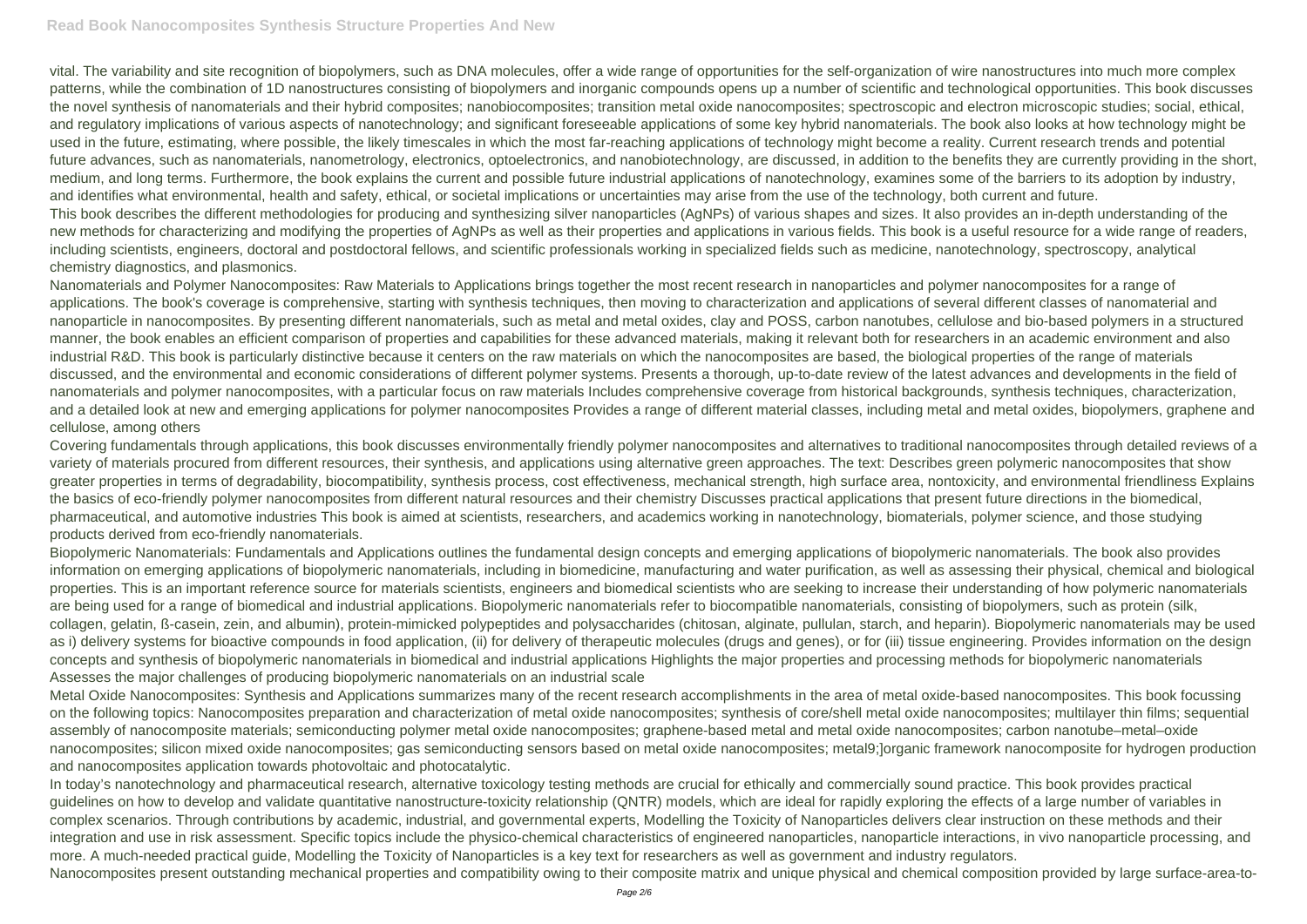volume ratios and high interfacial reactivity. Freedom to functionalize nanocomposites with various chemical groups increases their affinity toward target pollutants, which is highly desirable for the selective extraction of target analytes in complex environmental matrixes. This book presents the recent progress in the field of nanocomposites and their properties, fabrication methods, and applications for pollution control and sensing. It discusses the advances in pollution control techniques made possible because of nanocomposites and focuses on environment-friendly and efficient approaches. The text also covers economic, toxicological, and regulatory issues and research trends.

Ceramic nanocomposites have been found to have improved hardness, strength, toughness and creep resistance compared to conventional ceramic matrix composites. Ceramic nanocomposites reviews the structure and properties of these nanocomposites as well as manufacturing and applications. Part one looks at the properties of different ceramic nanocomposites, including thermal shock resistance, flame retardancy, magnetic and optical properties as well as failure mechanisms. Part two deals with the different types of ceramic nanocomposites, including the use of ceramic particles in metal matrix composites, carbon nanotube-reinforced glass-ceramic matrix composites, high temperature superconducting ceramic nanocomposites and ceramic particle nanofluids. Part three details the processing of nanocomposites, including the mechanochemical synthesis of metallic–ceramic composite powders, sintering of ultrafine and nanosized ceramic and metallic particles and the surface treatment of carbon nanotubes using plasma technology. Part four explores the applications of ceramic nanocomposites in such areas as energy production and the biomedical field. With its distinguished editors and international team of expert contributors, Ceramic nanocomposites is a technical guide for professionals requiring knowledge of ceramic nanocomposites, and will also offer a deeper understanding of the subject for researchers and engineers within any field dealing with these materials. Reviews the structure and properties of ceramic nanocomposites as well as their manufacturing and applications Examines properties of different ceramic nanocomposites, as well as failure mechanisms Details the processing of nanocomposites and explores the applications of ceramic nanocomposites in areas such as energy production and the biomedical field

The field of polymer nanocomposites has become essential for engineering and military industries over the last few decades as it applies to computing, sensors, biomedical microelectronics, hard coating, and many other domains. Due to their outstanding mechanical and thermal features, polymer nanocomposite materials have recently been developed and now have a wide range of applications. Polymer Nanocomposites for Advanced Engineering and Military Applications provides emerging research on recent advances in the fabrication methods, properties, and applications of various nano-fillers including surface-modification methods and chemical functionalization. Featuring coverage on a broad range of topics such as barrier properties, biomedical microelectronics, and matrix processing, this book is ideally designed for engineers, industrialists, chemists, government officials, military professionals, practitioners, academicians, researchers, and students.

This Special Issue deals with the fascinating material class of nanocomposites consisting of extremely small particles (nanoparticles) which are embedded in polymers. Such materials are of paramount interest in various disciplines, especially chemistry, physics, biomedicine and materials science. Due to the diversity of the components of nanocomposites, they provide a broad spectrum of material properties and applications. The versatility of nanocomposites is indeed reflected by the research covered in this Special Issue. The field of nanocomposites includes innovative science and a source of inspiration for currently relevant economic topics as well as for envisaged technologies of the future. Indeed, this volume alludes to strategies for the preparation of nanocomposites and possibilities for a variety of applications, such as catalytic reactions, gas barriers, high refractive index materials, corrosion protection, electromagnetic inference (EMI) shielding, lithium ion batteries, tissue engineering and plastic surgery.

This book presents emerging economical and environmentally friendly polymer composites that are free of the side effects observed in traditional composites. It focuses on eco-friendly composite materials using granulated cork, a by-product of the cork industry; cellulose pulp from the recycling of paper residues; hemp fibers; and a range of other environmentally friendly materials procured from various sources. The book presents the manufacturing methods, properties and characterization techniques of these eco-friendly composites. The respective chapters address classical and recent aspects of eco-friendly polymer composites and their chemistry, along with practical applications in the biomedical, pharmaceutical, automotive and other sectors. Topics addressed include the fundamentals, processing, properties, practicality, drawbacks and advantages of eco-friendly polymer composites. Featuring contributions by experts in the field with a variety of backgrounds and specialties, the book will appeal to researchers and students in the fields of materials science and environmental science. Moreover, it fills the gap between research work in the laboratory and practical applications in related industries.

Biocomposites, formed by a matrix and a reinforcement of natural fibers, often mimic the structure of living materials and offer the strength of the matrix as well as biocompatibility. Being renewable, cheap, recyclable, and biodegradable, they have witnessed rapidly growing interest in terms of industrial and fundamental applications. This book focuses on fiber-based composites applied to biomedical and environmental applications. It presents a comprehensive survey of biocomposites from the existing literature, paying particular attention to various biomedical and environmental applications. The text describes mechanical designs and manufacturing aspects of various fibrous polymer matrix composites and presents examples of the synthesis and development of bionanocomposites and their applications. The book is the first of its kind to present all these topics together unlike most other books on nano-/biocomposites that are generally limited to their fundamentals, different methods of synthesis, and applications.

Glass Nanocomposites: Synthesis, Properties and Applications provides the latest information on a rapidly growing field of specialized materials, bringing light to new research findings that include a growing number of technologies and applications. With this growth, a new need for deep understanding of the synthesis methods, composite structure, processing and application of glass nanocomposites has emerged. In the book, world renowned experts in the field, Professors Karmakar, Rademann, and Stepanov, fill the knowledge gap, building a bridge between the areas of nanoscience, photonics, and glass technology. The book covers the fundamentals, synthesis, processing, material properties, structure property correlation, interpretation thereof, characterization, and a wide range of applications of glass nanocomposites in many different devices and branches of technology. Recent developments and future directions of all types of glass nanocomposites, such as metal-glasses (e.g., metal nanowire composites, nanoglass-mesoporous silica composites), semiconductor-glass and ceramic-glass nanocomposites, as well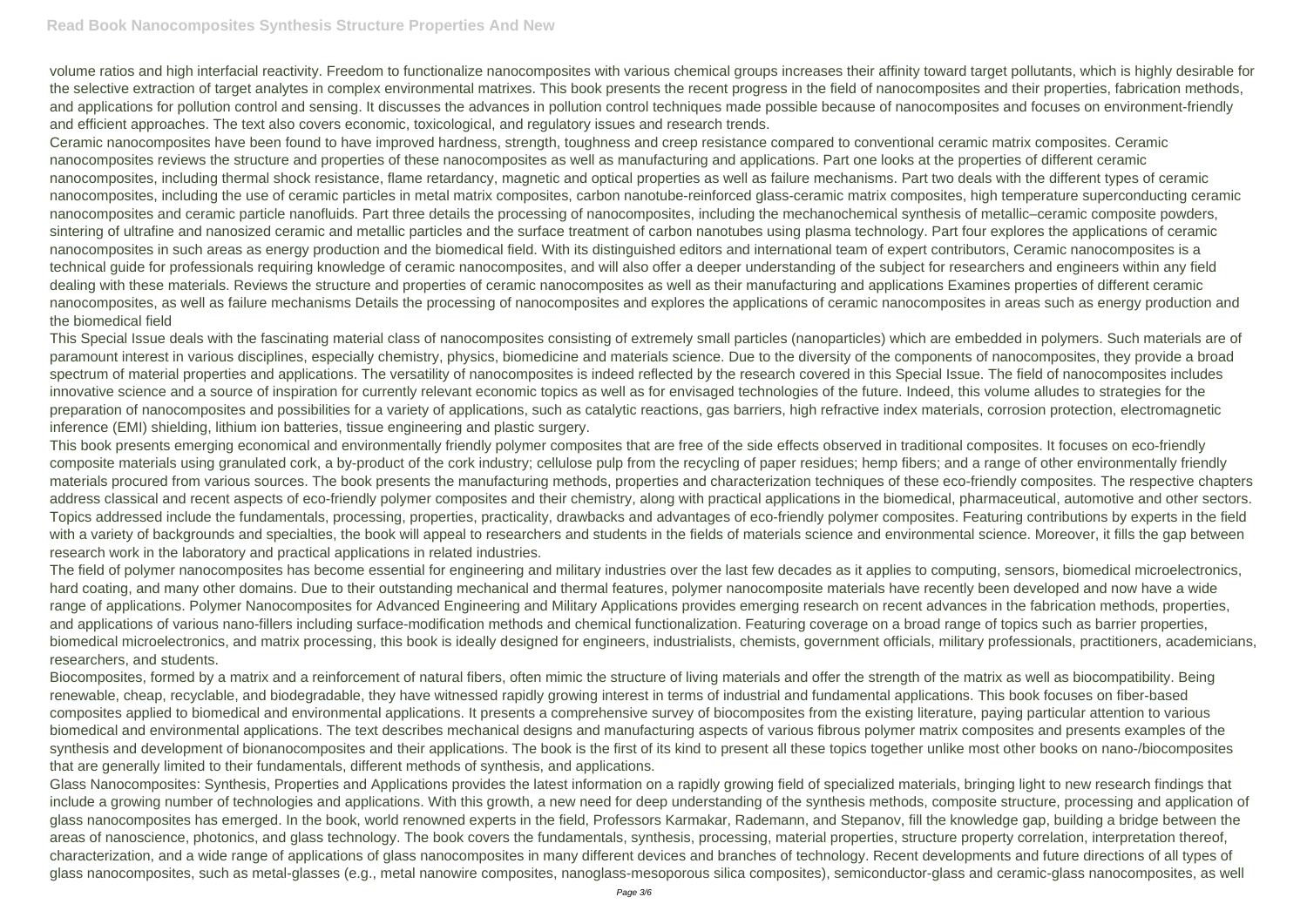as oxide and non-oxide glasses, are also covered in great depth. Each chapter is logically structured in order to increase coherence, with each including question sets as exercises for a deeper understanding of the text. Provides comprehensive and up-to-date knowledge and literature review for both the oxide and non-oxide glass nanocomposites (i.e., practically all types of glass nanocomposites) Reviews a wide range of synthesis types, properties, characterization, and applications of diverse types of glass nanocomposites Presents future directions of glass nanocomposites for researchers and engineers, as well as question sets for use in university courses

The two volumes of Handbook of Gas Sensor Materials provide a detailed and comprehensive account of materials for gas sensors, including the properties and relative advantages of various materials. Since these sensors can be applied for the automation of myriad industrial processes, as well as for everyday monitoring of such activities as public safety, engine performance, medical therapeutics, and in many other situations, this handbook is of great value. Gas sensor designers will find a treasure trove of material in these two books. The production of 'polymer nanocomposites' has recently gained considerable attention from both the academic and industrial community, especially in the area of nanoscience. This is mainly due to their enhanced improvements in physico-mechanical, thermal and barrier properties compared to micro and more conventional composites. Their nanoscale dimensions, biodegradable character, cost-effectiveness and sustainability have constituted a stimulus for this increasing interest. Currently there is no limit to the possibility of applications. However, despite all this progress, it is still difficult to achieve uniform dispersion between the filler and the matrix, as agglomerations form far too easily and the production of polymer nanocomposites with high mechanical and thermal properties is still limited. The authors of this proposed book, are of the opinion, that with the increase in scientific publications and the rapid progress in processing possibilities to produce nanocomposites based on various nanoscale fillers (silica/clay), a book that collects all of these scientific findings in one place would be timely and of great interest to both students and scientific researchers, who are concerned with the production, and application of nanocomposites as new innovative materials. The authors aim is to present the latest research findings on the fabrication, properties and applications of nanofillers as reinforcement in polymer nanocomposites. Particular emphasis will be placed on the introduction of various nanofillers (silica/clay) into different elastomeric polymer matrices that will enhance the properties of these materials and their applications. The book will provide an up-to-date review of major innovations in the field and act as a reference for future research in materials science and engineering, which is highly topical due to the demand to produce more sustainable and eco-friendly innovative advanced materials from elastomeric polymers. Emphasis on silica/clay as outstanding reinforcing potential in elastomeric polymer matrices Up-to-date on the most relevant innovations in the field of silica/clay nanocomposites and their extensive applications in advanced material science Establishes the most suitable fabrication methods, properties and applications as a solid foundation in materials science and engineering disciplines Includes the incorporation of dual nanofillers that significantly improve the properties of nanocomposites Nanocellulose, a unique and promising natural material extracted from native cellulose, has received immense interest for its broad spectrum of applications owing to its remarkable physical properties, special surface chemistry, and excellent biological properties (biocompatibility, biodegradability and low toxicity). In attempts to meet the requirements of humanity's well-being, biomaterials scientists taking advantage of the structure and properties of nanocellulose aim to develop new and formerly non-existing materials with novel and multifunctional properties.This book highlights the importance of nanocellulose and reviews its synthesis, types, structure and properties. Further, it discusses various biofabrication approaches and applications of nanocellulose-based biomaterials in various fields such as the environment, biomedicine, optoelectronics, pharmaceutics, paper, renewable energy and the food industry. Devised to have a broad appeal, this book will be useful to beginners, who will appreciate its comprehensive approach, as well as active researchers, who will find the focus on recent advancements highly valuable.

This second edition of Nanocrystalline Materials provides updated information on the development and experimental work on the synthesis, properties, and applications of nanocrystalline materials. Nanocrystalline materials with new functionalities show great promise for use in industrial applications — such as reinforcing fillers in novel polymer composites — and substantial progress has been made in the past decade in their synthesis and processing. This book focuses primarily on 1D semiconducting oxides and carbon nanotubes, 2D graphene sheets and 0D nanoparticles (metals and inorganic semiconductors). These materials are synthesized under different compositions, shapes and structures, exhibiting different chemical, physical and mechanical properties from their bulk counterparts. This second edition presents new topics relevant to the fast-paced development of nanoscience and nanotechnology, including the synthesis and application of nanomaterials for drug delivery, energy, printed flash memory, and luminescent materials. With contributions from leading experts, this book describes the fundamental theories and concepts that illustrate the complexity of developing novel nanocrystalline materials, and reviews current knowledge in the synthesis, microstructural characterization, physical and mechanical behavior, and application of nanomaterials. Investigates the synthesis, characterization, and properties of a large variety of nanocrystalline materials, and their applications in industry Keeps the prominent challenges in nanomaterials fabrication at the forefront while offering the most up-to-date scientific findings Written by experts in nanomaterials with academic backgrounds in chemistry, physics, and materials engineering

Advances in Polymer Science enjoys a longstanding tradition and good reputation in its community. Each volume is dedicated to a current topic, and each review critically surveys one aspect of that topic, to place it within the context of the volume. The volumes typically summarize the significant developments of the last 5 to 10 years and discuss them critically, presenting selected examples, explaining and illustrating the important principles, and bringing together many important references of primary literature. On that basis, future research directions in the area can be discussed. Advances in Polymer Science volumes thus are important references for every polymer scientist, as well as for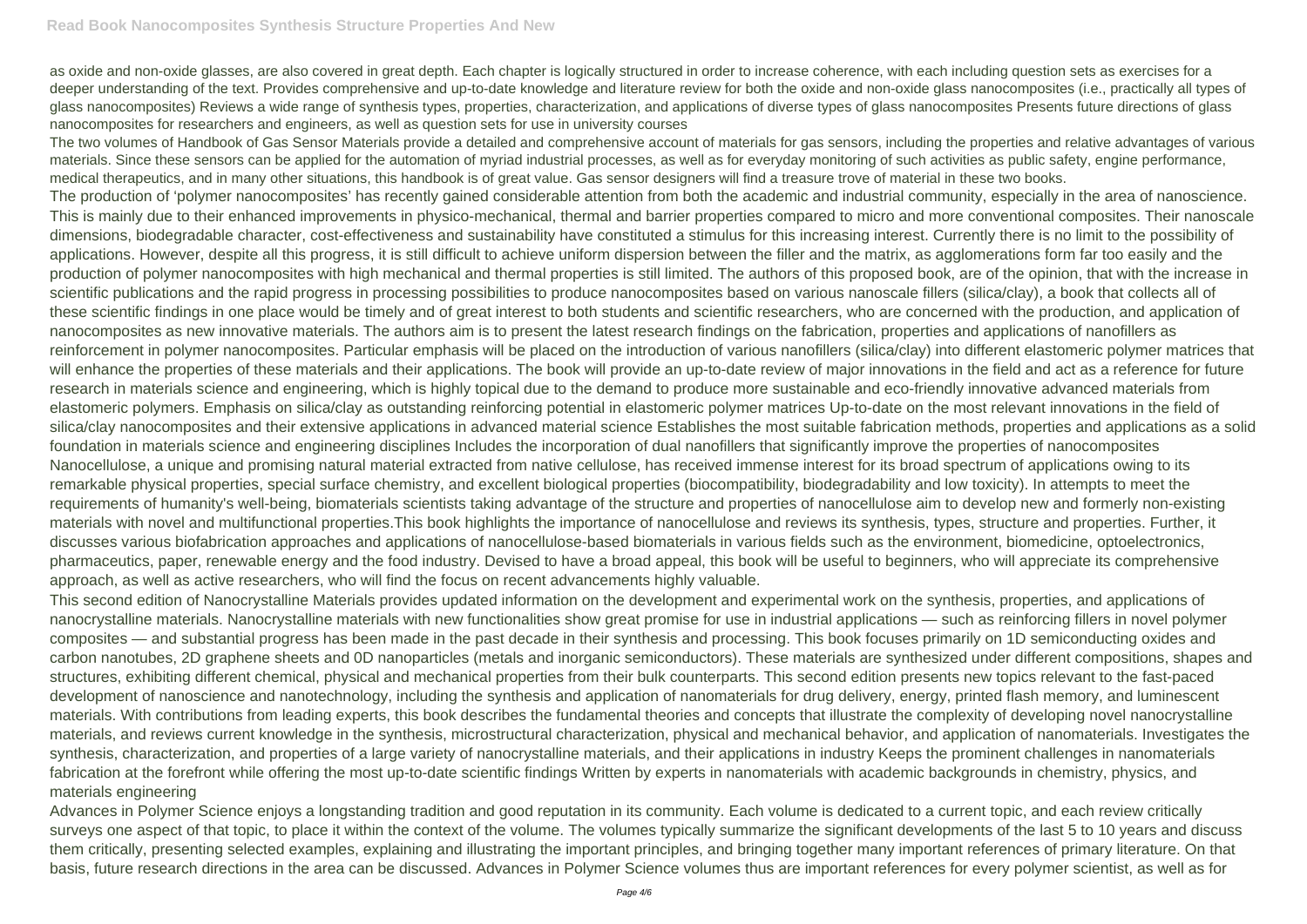## **Read Book Nanocomposites Synthesis Structure Properties And New**

other scientists interested in polymer science - as an introduction to a neighboring field, or as a compilation of detailed information for the specialist. Polysaccharide-Based Nanocomposites for Gene Delivery and Tissue Engineering presents quantitative background on new polysaccharide nanocomposites in a clear and logical way, highlighting the most exciting applications in gene delivery and tissue engineering and their progress. The book focuses on the different types of polysaccharide nanocomposites for gene delivery and tissue engineering and covers polysaccharide hydrogels for tissue engineering and polysaccharide magnetic nanocomposites for gene delivery. Chapters cover various nanocomposites presented in twenty-one separate chapters. This book will be of great interest to all those researching the development and applications of polysaccharide-based nanocomposites for modeling. As polysaccharide-based nanocomposites promise cutting-edge applications in gene delivery and tissue engineering, with their development at the forefront of modern medicine, this book is a welcome title on this exciting science. Presents quantitative background on new polysaccharide nanocomposites for advanced medicine Focuses on polysaccharide nanocomposites in relation to gene delivery and tissue engineering Highlights the most exciting, leading-edge applications in gene delivery and tissue engineering Covers polysaccharide hydrogels for tissue engineering and magnetic nanocomposites for gene delivery Offers a logical and useful presentation of polysaccharide nanocomposites organized first by application and then by nanocomposite Advanced bionanocomposite materials continue to be increasingly popular and are important for a wide range of scientific and engineering applications. In the race to exploit the unique mechanical, thermal, and electrical properties of bionanocomposite materials, researchers need to address new challenges in predicting, understanding, and managing the potentially adverse effects these materials could have on the environment and human life. This book focuses on the fundamentals of bionanostructured materials and bionanocomposites. It deals with some recent developments in the synthesis and characterization of bionanomaterials as well as their incorporation into polymer matrixes. The biological applications of bionanomaterials are also discussed in detail, along with the synthesis of bionanostructured materials and bionanocomposites, reviews of food packing, water remediation, heavy metal ion adsorption from wastewaters, and other industrial applications. This book is aimed at beginners in this field as well as advanced undergraduate- and graduate-level students of materials science and researchers working in the fields of bionanocomposites, nanotechnology, and analytical chemistry, especially those with an interest in materials for analytical applications.

Polymer Nanocomposites Containing Graphene: Preparation, Properties and Applications provides detailed up-to-date information on the characterization, synthesis, processing, properties and application of these materials. Key topics that are covered in the book include: the methods of synthesis and preparation of graphene as well as different processes and methods of functionalization and modification of graphene for improving composite properties. The preparation techniques focus on which method is advantageous for getting improvements in properties along with their drawbacks. The structure and property relationships are also discussed in detail. The issues related to graphene dispersion in polymer matrices is also addressed as well as the use of graphene as reinforcement in thermoset resins. The different properties of the composites like mechanical, electrical, dielectric, thermal, rheological, morphology, spectroscopy, electronic, optical, and toxicity are reviewed from the geometrical and functional point of view. Applications cover electrical and electronic fields, flame and fire retardancy, structural, sensing and catalysis, membrane, in fuel cell and solar energy, hydrogen production, aerospace engineering, packaging, and biomedical/bioengineering fields. Up-to-date patents on graphene-polymer nanocomposites are also covered. Those working in graphenebased materials will benefit from the detailed knowledge presented in this book on graphene synthesis, composite preparation methods, and the related problems associated with them. The book will enable researchers to select the appropriate composite as per their respective field of application. Presents novel approaches for the preparation of graphene, its modification and nanocomposites with enhanced properties for state-of-the-art applications Special attention is given to how graphene is synthesized through different routes, their functionality, dispersion related matters and structural aspects controlling the composite properties for various applications All synthesis methodology and functionalization procedure for graphene is discussed

Smart Polymer Nanocomposites: Biomedical and Environmental Applications presents the latest information on smart polymers and their promising application in various fields, including their role in delivery systems for drugs, tissue engineering scaffolds, cell culture sports, bioseparation, and sensors or actuator systems. Features detailed information on the preparation, characterization and applications of smart functional polymer composites Covers a broad range of applications in both the biomedical and environmental engineering fields Chapters are written by authors with diverse background expertise from the faculties of chemistry, engineering and the manufacturing industry This book summarizes recent advances in the fabrication methods, properties, and applications of various ceramic-filled polymer matrix composites. Surface-modification methods and chemical functionalization of the ceramic fillers are explored in detail, and the outstanding thermal and mechanical properties of polymer–ceramic composites, the modeling of some of their thermal and mechanical parameters, and their major potential applications are discussed along with detailed examples. Aimed at researchers, industry professionals, and advanced students working in materials science and engineering, this work offering a review of a vast number of references in the polymer–ceramic field, this work helps readers easily advance their research and understanding of the field. This book examines the application of nanoscience and nanotechnology in military defence strategies. Both historical and current perspectives on military technologies are discussed. The book provides comprehensive details on current trends in the application of nanotechnology to ground, air, and naval specializations. Furthermore, nanotechnology-enabled high energy explosives and propellants, chemical, biological, radiation, and nuclear threats and their detection/protection, and camouflage and stealth for signature management of military targets in multispectral wavelength signals are analyzed. The book also covers nanotechnology-enabled armor and platforms, which may serve as lightweight and high mechanical strength options in contrast to conventional systems. Finally, the book also emphasizes future military applications of nanotechnology and its integration into 'smart' materials. Provides comprehensive details on trends in the application of nanotechnology to ground, air, and naval